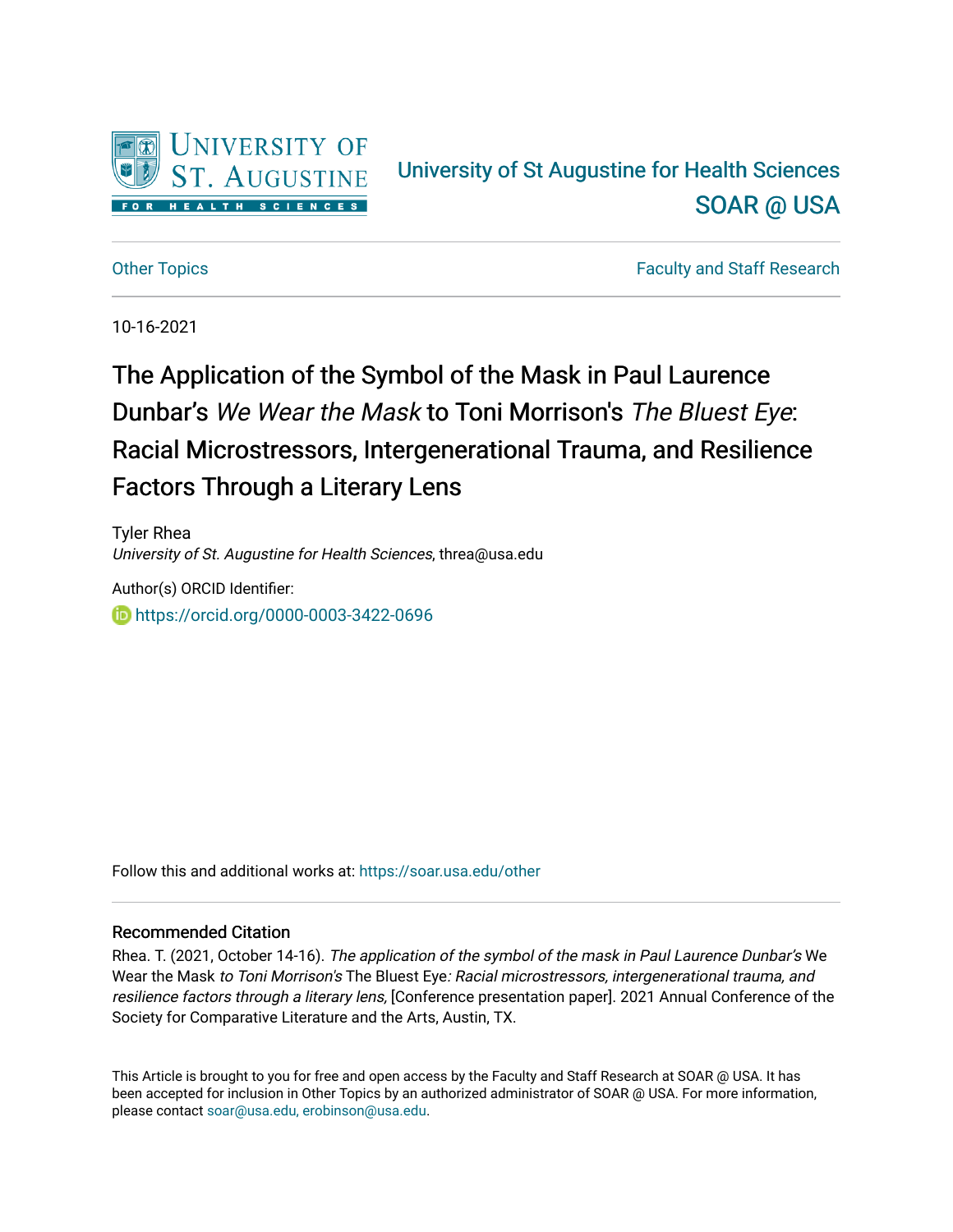University of St. Augustine for Health Sciences

The Application of the Symbol of the Mask in Paul Laurence Dunbar's *We Wear the Mask* to Toni Morrison's *The Bluest Eye*: Racial Microstressors, Intergenerational Trauma, and Resilience Factors Through a Literary Lens

Tyler Rhea

16 October 2021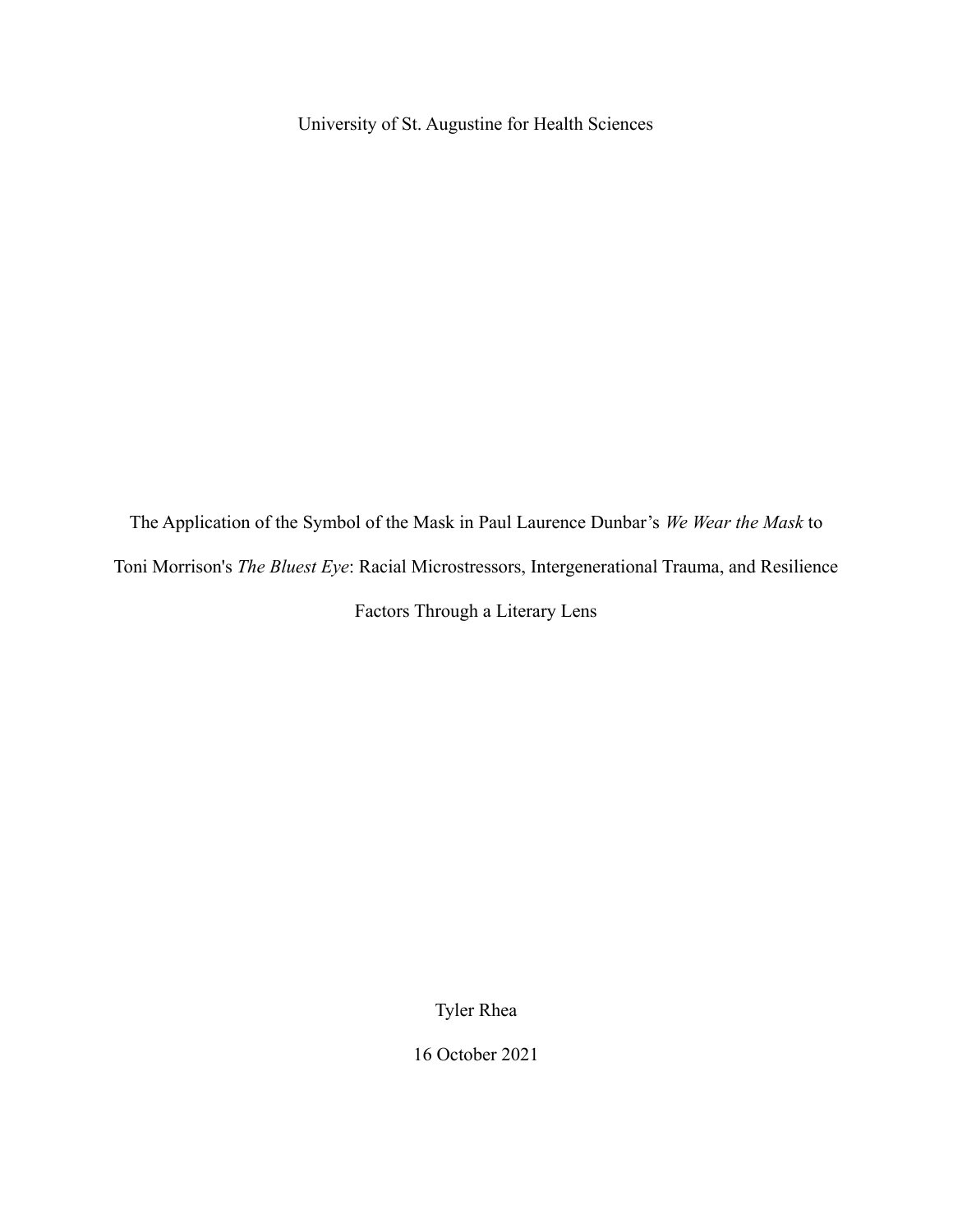#### Abstract

This article identifies the mechanisms of racial microstressors, intergenerational transmission of trauma, and societally-imposed repression in Paul Laurence Dunbar's poem *We Wear the Mask*. These mechanisms form a cycle of racial trauma that coalesces into Dunbar's symbol of the mask. The cycle represented by the mask is then applied to Toni Morrison's *The Bluest Eye*, which elaborates further on the personal experience and negative effects of the process of racial trauma that is identified in the poem. Examples of racial microstressors are evidenced in the novel through the presence of both negative interpersonal interactions and media messages privileging whites over blacks. Intergenerational trauma is identified through the transmission of internalized white beauty standards from parent to child and the negative psychic effect that this has on children in the novel, such as Pecola Breedlove. It is noted that a difference exists between Dunbar's depiction of societally-imposed repression and Morrison's use of the mask to depict not only repression, but also the social role of a scapegoat. Despite the overwhelming trauma evident in both *We Wear the Mask* and *The Bluest Eye*, it is concluded that hope for resilience still exists. In the poem this hope comes primarily in the form of community and social support. In the novel, hopes instead exists through the secure sibling relationship between Claudia and Frieda McTeer.

*Keywords:* Dunbar, Morrison, racial microstressor, intergenerational trauma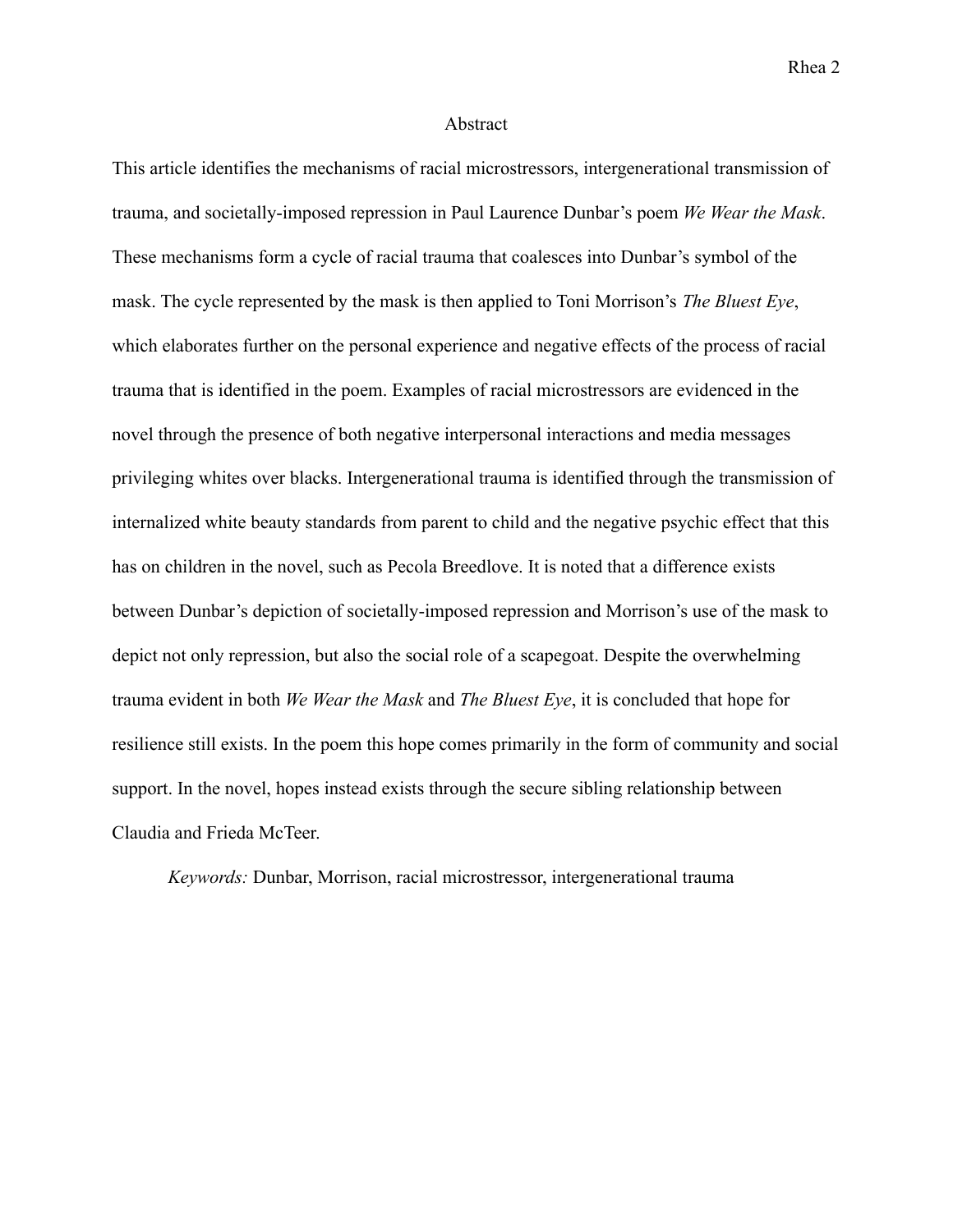The Application of the Symbol of the Mask in Paul Laurence Dunbar's *We Wear the Mask* to

### Toni Morrison's *The Bluest Eye*

Paul Laurence Dunbar's poem *We Wear the Mask* features several powerful images illustrating racial pain. However, there is an absence of an isolated traumatic event, such as a physical assault. Conceptualizing the work from a trauma studies perspective, both racial microstressors and intergenerational trauma instead appear to converge in the poem. The cycle of racial microstressors and the intergenerational transmission of trauma that Dunbar represents through the symbol of the mask can also be found in Toni Morrison's *The Bluest Eye*.

Racial microstressors are present in *The Bluest Eye* in the form of negative interpersonal interactions and media messages privileging whites over blacks. The trauma that is caused by an accumulation of these microstressors is passed from parent to child in the novel, primarily in the form of internalized white beauty standards. These white beauty standards lead characters such as Pecola Breedlove and Claudia and Frieda McTeer to associate themselves with ugliness and therefore also with other negative traits, such as "inborn depravity, laziness, carelessness, irresponsibility, aggressiveness, illiteracy, docility" (Miniotaite 51). These negative self-associations obliterate the developing self-esteem of Pecola Breedlove, and arguably Claudia and Frieda McTeer, foreshadow a lifetime of their own self-devaluation not only in regards to physical appearance, but also in other domains such as perceived occupational competence and academic performance.

#### **Racial Microstressors**

Dunbar does not mention a major episode of discrimination in the poem, but instead appears to reference racial microstressors or "the cumulative effect of everyday discrimination"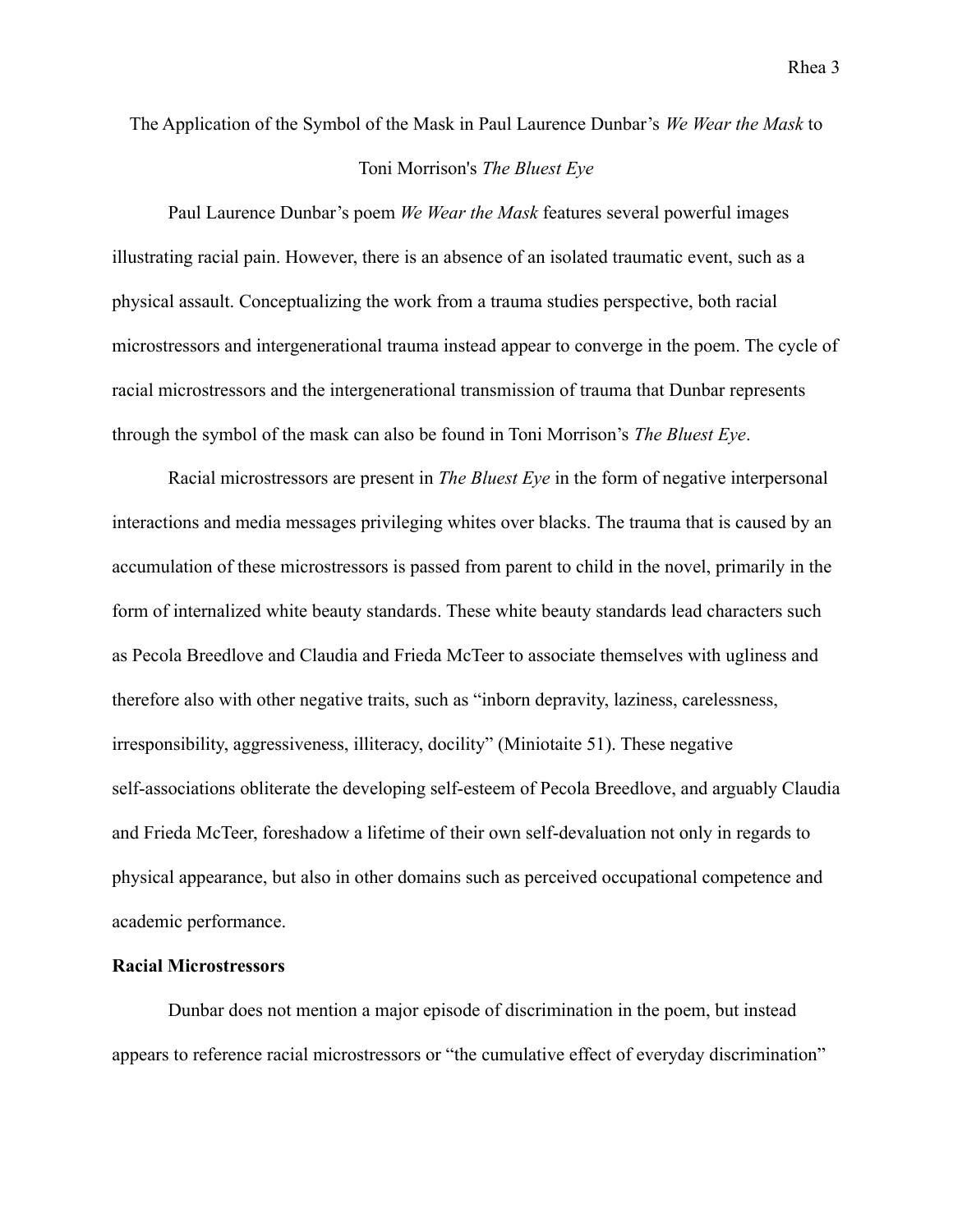(Kogan et al. 899). These racial microstressors are more "subtle forms of discrimination," such as "being ignored, overlooked, or mistreated in ways that lead to feelings of demoralization and dehumanization" (Nadal et al. 6; Kogan et al. 899). Looking at the line "With torn and bleeding hearts we smile," the hearts Dunbar describes would not have suffered these tears all at once (Dunbar 4). Instead, the wounds would have been inflicted one at a time, each seemingly minor and bearable, until the cumulative effect became unbearable. Kogan et al. note that while acute incidents of racial trauma are relatively rare, racial microstressors are exceedingly common and can result in a greater psychological cost over time than a major incident (899). This is further substantiated by research which shows that "individuals who observed subtle discrimination scenarios had higher cardiovascular responses than those who observed scenarios that were blatantly racist" (Nadal et al. 7).

Another image that Dunbar utilizes in the poem that further supports this sense of cumulative damage is "Why should the world be over-wise / In counting all our tears and sighs" (Dunbar 6-7). The use of the word 'tears' in these lines has a dual meaning, with both potential usages supporting the theme of multiple minor psychic injuries accumulating to deal critical damage to the subject. The first usage is 'tears', as in the previous line "With torn and bleeding hearts we smile" (Dunbar 4). However, there is also the potential usage of the word to mean tears produced while weeping. This also supports the theme of an accumulation of small damages, as tears fall one drop at a time. While both meanings of the word 'tears' support Dunbar's position, the dual meaning serves to strengthen it further. This dual meaning also speaks to the simultaneous emotional and physical effects of racial microstressors. Nadal et al. found that in addition to the psychological damage wreaked by racial microstressors, "being a repeated target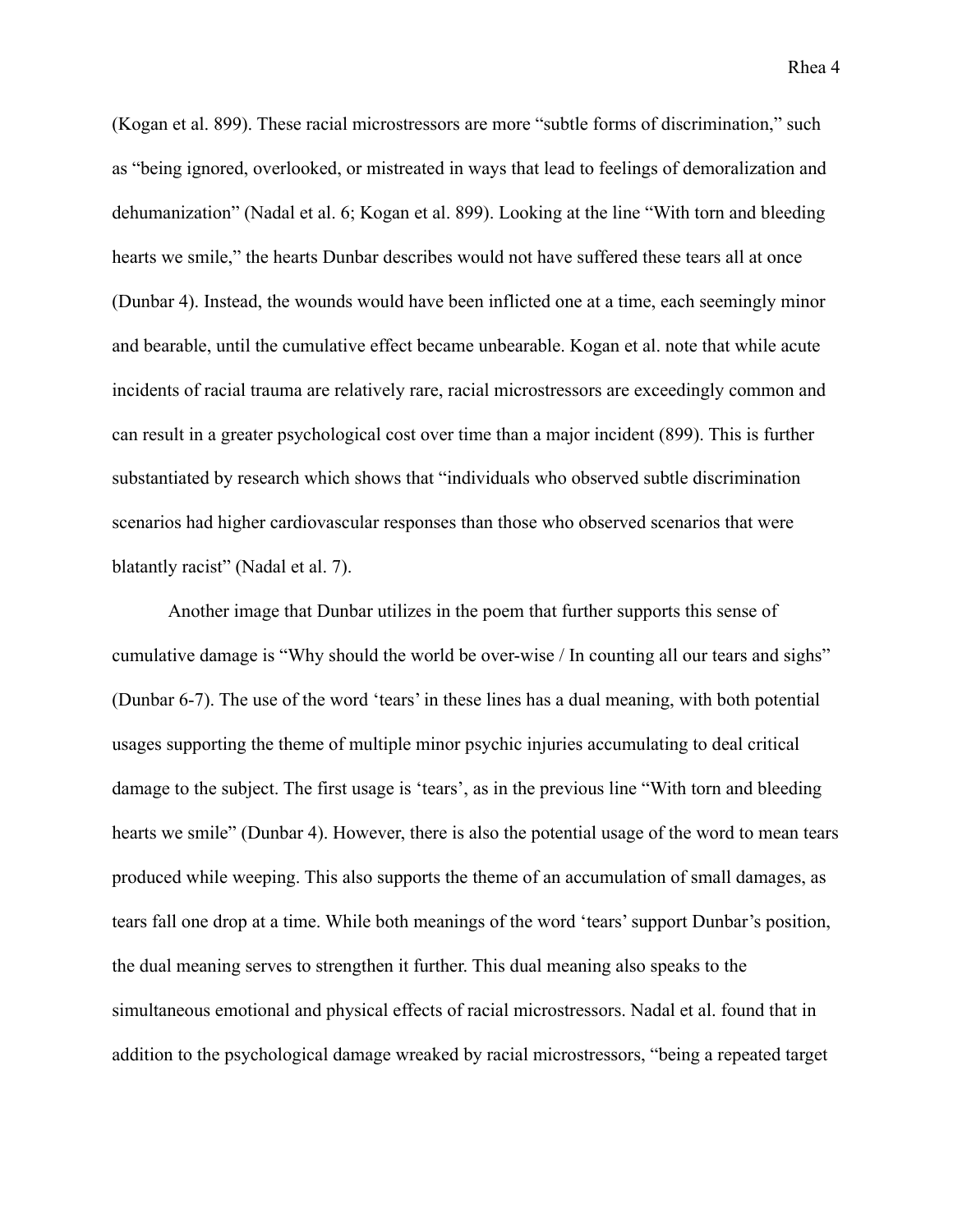of racial microaggressions is connected to poorer physical health" (12). The researchers go on to list various potential physical health consequences of microaggressions, including low energy, fatigue, and pain (Nadal et al. 12-13).

Racial microstressors are extremely prevalent throughout *The Bluest Eye*, manifesting themselves in the form of both negative interpersonal interactions and media messages privileging whites over blacks. A prime example of a racial microstressor in the form of a negative interpersonal interaction is Pecola Breedlove's encounter with the shopkeeper, Mr. Yacobowski. Pecola is attempting to purchase some candy and at first has difficulty even getting the attention of Mr. Yacobowski, saying that "He senses that he need not waste the effort of a glance," and that "He does not see her, because for him there is nothing to see" (Morrison 655). This lines up well with the definition from Kogan et al. of a microstressor as being ignored or overlooked (899). Pecola notes that this is not new to her. She says, "she has seen interest, disgust, even anger in grown male eyes ... She has seen it lurking in the eyes of all white people. So. The distaste must be for her, her blackness" (Morrison 666). The disgust lurking in the eyes of Mr. Yacobowski that Pecola describes serves as a nonverbal and subtle confirmation of Pecola's perception of herself as ugly.

Pecola eventually gets the attention of Mr. Yacobowski and attempts to select the candy she wants by pointing at it. Mr. Yacobowski's reaction is to say, "Christ. Kantcha talk?" (Morrison 666). This question adds an accusation not only of ugliness, but also stupidity to the damage inflicted on Pecola during this interaction. The final blow dealt to Pecola in this scene is when Mr. Yacobowski displays disgust when having to touch Pecola's hand to take the money for the candy. Pecola observes that "He hesitates, not wanting to touch her hand" (Morrison 676).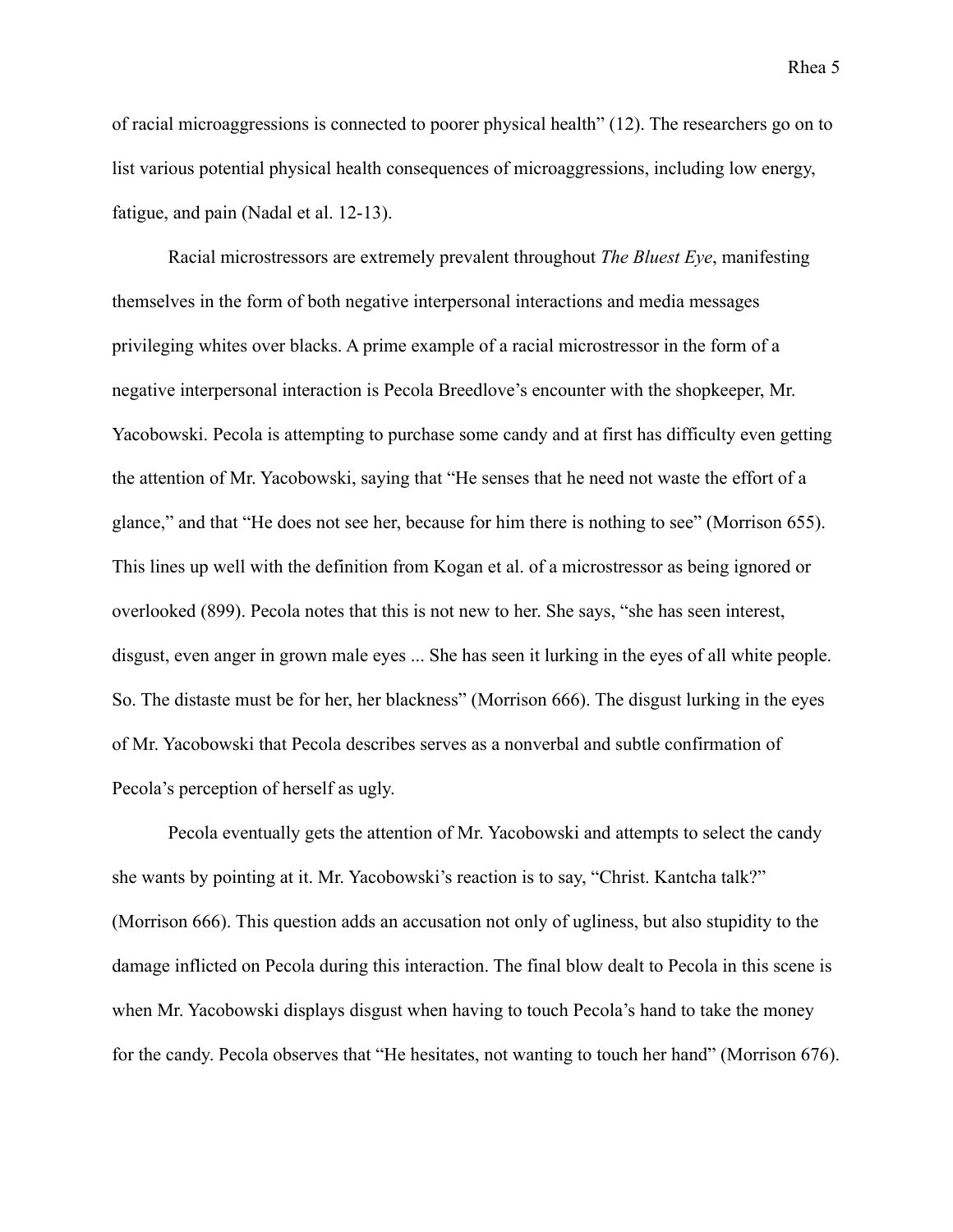Pecola is left with the upwelling of an "inexplicable shame" (676). The tragedy of this is that not only is Pecola exceptionally vulnerable to the damage of these racial microstressors as a child, but she is also unable to fully comprehend or adequately cope with them.

As soon as Pecola is finally free of Mr. Yacobowski, she is faced with yet another microstressor in the form of a media message. The candy that Pecola has purchased is wrapped in "A picture of little Mary Jane, for whom the candy is named" (Morrison 666). The image of Mary Jane has a "Smiling white face. Blond hair in gentle disarray, blue eyes looking at her out of a world of clean comfort" (Morrison 666). This marketing sends Pecola the message that Mary Jane is what a beautiful young girl looks like, and that through her difference Pecola is ugly. This message reinforces the nonverbal communication of ugliness and disgust from Mr. Yacobowski.

Another media-related microstressor appears in the scene where Frieda brings Pecola graham crackers and milk. Claudia says, "Frieda brought her four graham crackers on a saucer and some milk in a blue-and-white Shirley Temple cup. She was a long time with the milk, and gazed fondly at the silhouette of Shirley Temple's dimpled face" (Morrison 271). Pecola's preoccupation with the Shirley Temple cup exposes the degree to which she has internalized majority beauty standards. However, every encounter she has with a symbol of white beauty, like Shirley Temple, also acts as a racial microstressor, cementing her internalized racism and the trauma that this confers on her throughout the novel.

#### **Intergenerational Trauma**

Intergenerational trauma is another mechanism of trauma evidenced in Dunbar's poem. Knight defines intergenerational trauma as "the notion that parents transfer their unprocessed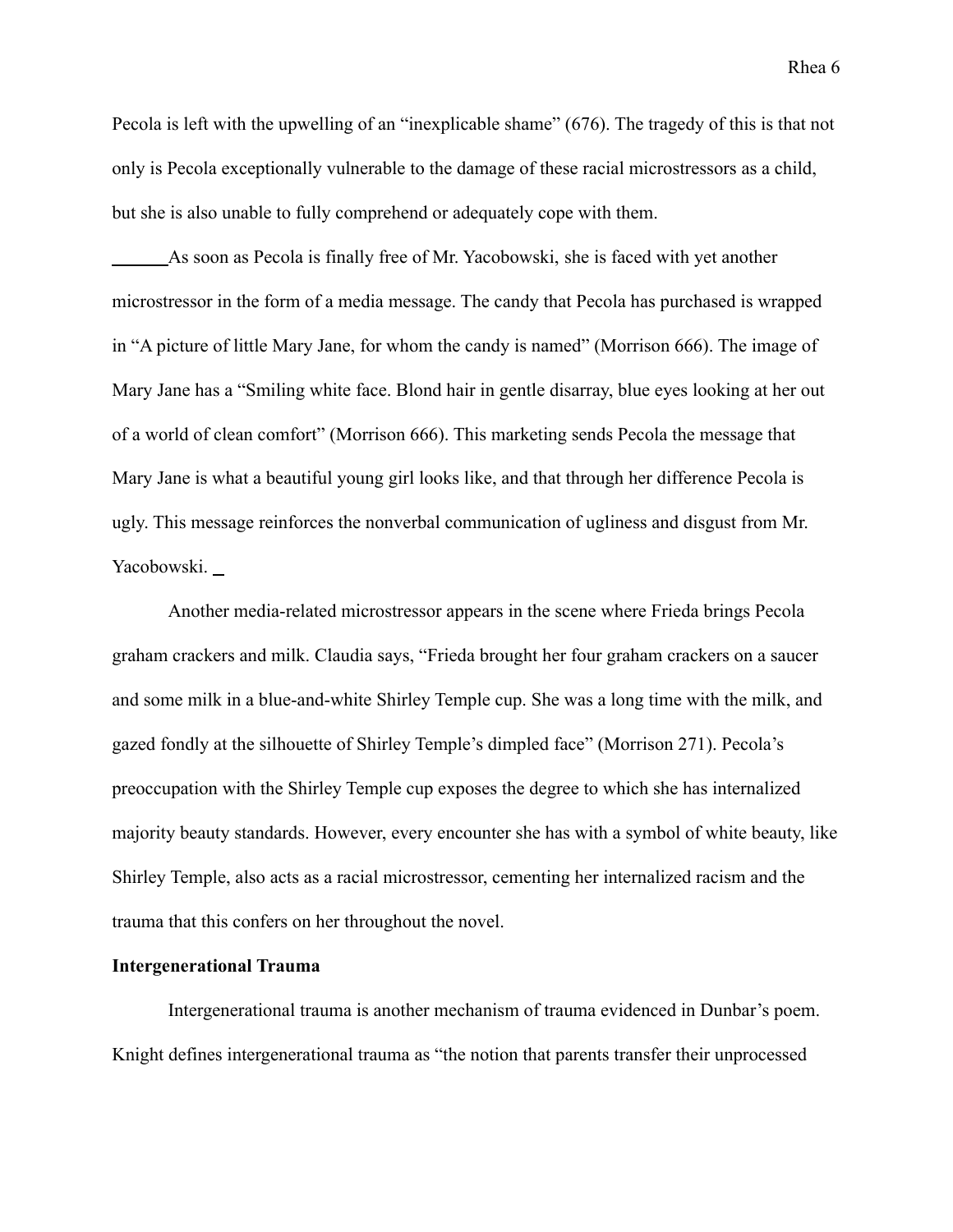trauma to their children" (128). Knight goes on to say that the effect of this is the continuation of a cycle of "unresolved intergenerational distress" (128). This concept is integral to a complete understanding of *We Wear the Mask* from a trauma studies perspective. Primarily, Dunbar was far from the only one to suffer the racial microstressors evidenced in the poem. Dunbar's parents and family would have also been subject to racial microstressors and passed any unresolved trauma on to him. In addition, Dunbar does not use the singular pronoun 'I', but opts instead for plural pronouns, such as 'we' and 'our'. This reflects a deliberate recognition by Dunbar of his plight as an intergenerational and systemic condition common to all black Americans at the time.

Intergenerational trauma transmission can also be found in Morrison's *The Bluest Eye*. The main process through which this takes place is the passing of internalized white beauty standards from one generation to the next. An example of this transference of internalized white beauty standards is found in the relationship between Pauline and Pecola Breedlove. The narrator describes that while she was pregnant Pauline went to the movies and there "Along with the idea of romantic love, she was introduced to another-physical beauty … In equating physical beauty with virtue, she stripped her mind, bound it, and collected self-contempt by the heap" (Morrison 1569). When Pauline gives birth to Pecola she transmits this self-contempt to her child. Pauline says that Pecola had "*Eyes all soft and wet. A cross between a puppy and a dying man. But I knowed she was ugly. Head full of pretty hair, but Lord she was ugly*" (Morrison 1618). By immediately declaring Pecola ugly upon birth, Pauline begins the transmission of her own unresolved trauma caused by internalized white beauty standards to her daughter.

Pecola is the character most negatively affected by internalized white beauty standards in the novel. However, Claudia has a higher initial self-worth and rejects the white beauty standard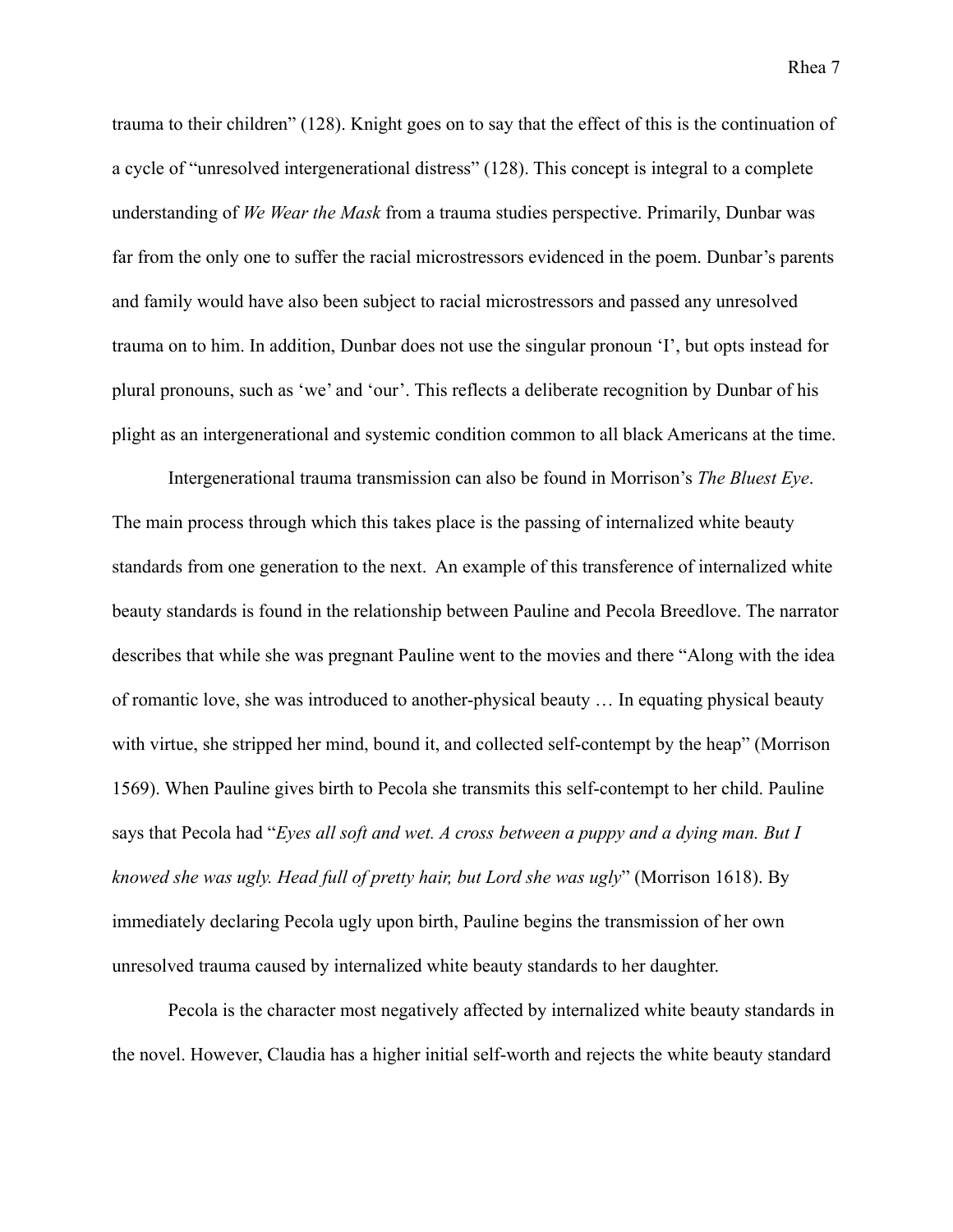before eventually succumbing to it over time. This makes Claudia an instructive case in the process of intergenerational transmission of white beauty standards.

Claudia receives what she describes as, "a big, blue-eyed Baby Doll" (Morrison 283). Claudia says that the adults assumed that "the doll represented what they thought was my fondest wish" (Morrison 283). Initially, she resists the imposition of the white Baby Doll, which acts as a symbol of white beauty standards. Claudia depicts how widely accepted the white beauty standard is when she says, "Adults, older girls, shops, magazines, newspapers, window signs-all the word had agreed that a blue-eyed, yellow-haired, pink-skinned doll was what every girl child treasured. 'Here,' they said, 'this is beautiful, and if you are on this day 'worthy' you may have it" (Morrison 294). Here Claudia exposes not only the prevalence of the white beauty standard, but through the use of the word 'worthy' she also comments on how society equates "physical beauty with virtue" (Miniotaite 54).

Claudia is frightened by the doll and begins to hate it, saying, "I had only one desire: to dismember it" (Morrison 294). She destroys the white Baby Doll, rejecting the white beauty standard. Her hatred is later transferred to other lighter-skinned girls, such as Maureen Peal. However, it is socially unacceptable to hate these lighter-skinned girls and she is forced to make the transition "from pristine sadism to fabricated hatred, to fraudulent love." (Morrison 328). Claudia says that much later she learns to worship Shirley Temple, which is another symbol for white beauty standards. With this transition completed and Claudia now worshiping symbols of the majority, she would devalue the opposite, which is anything associated with blackness, and in turn, herself. Thus, the adults in Claudia's life have transmitted their own unresolved trauma to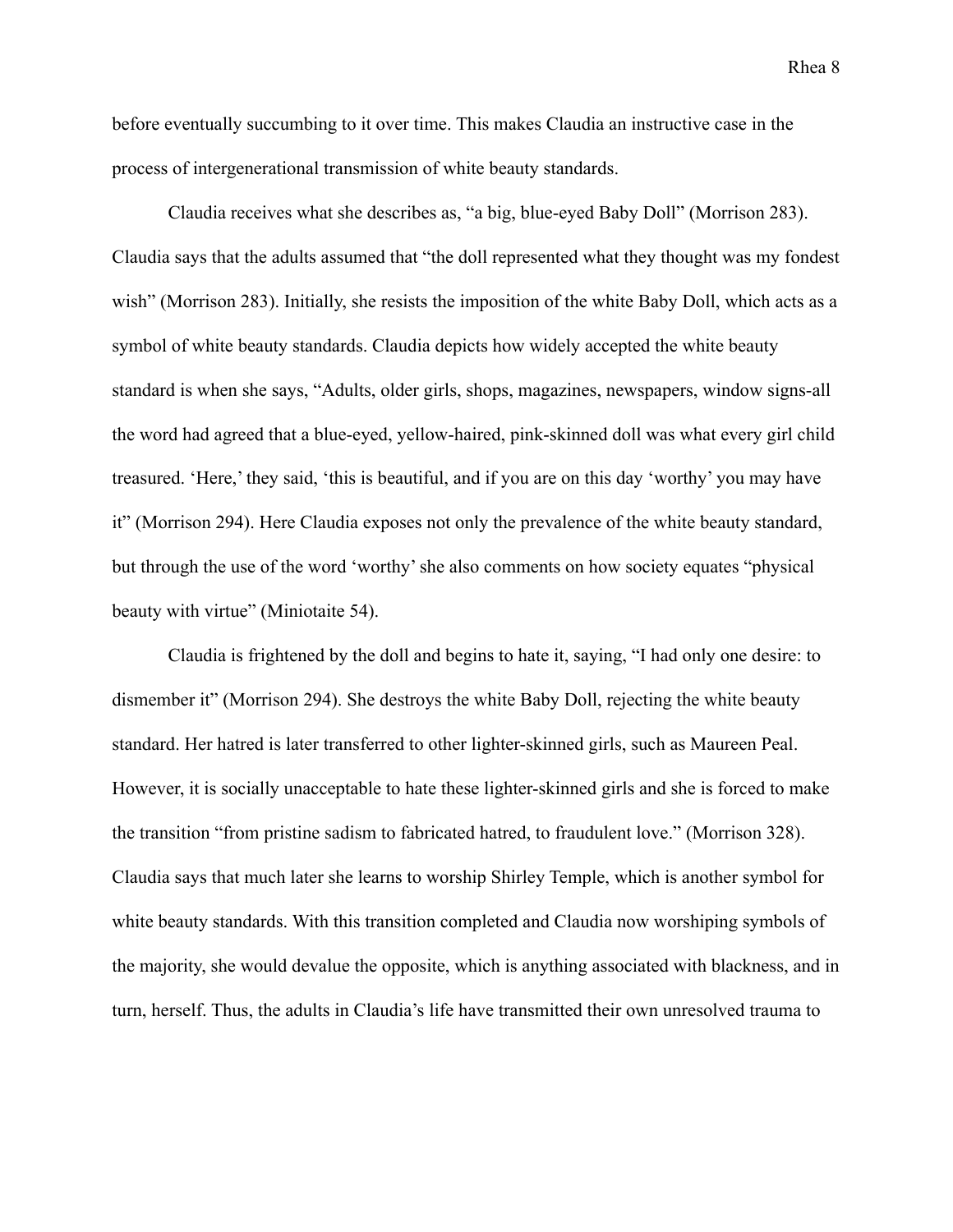her by indoctrinating her with white beauty standards through vehicles such as the Baby Doll and Shirley Temple.

#### **Worldview**

The presence of racial microstressors and intergenerational trauma collide in Dunbar's poem to produce a negative worldview. Blevins et al. explain that trauma exposure can alter one's perception of the world, affecting "an individual's sense of meaning and justice in the world" (11). It is clear from the depiction of a mask that the black American is forced to wear that Dunbar views the world as unjust. The worldview cultivated in *The Bluest Eye* is of a society that is hostile and violent. This is evident in the ending when the marigolds that Claudia and Frieda McTeer planted are discussed. The narrator says that "I even think now that the land of the entire country was hostile to marigolds that year. This soil is bad for certain kinds of flowers. Certain seeds it will not nurture, certain fruit it will not bear, and when the land kills of its own volition, we acquiesce and say the victim had no right to live" (Morrison 2664). Here the marigolds are meant to symbolize black children which are not nurtured, but instead critically damaged by a majority-white society. Thus, just as in Dunbar's *We Wear the Mask*, racial microstressors and intergenerational trauma lead the characters in *The Bluest Eye* to adopt a view of the world as hostile and even murderous.

#### **The Symbol of the Mask**

The initial depiction of Dunbar's mask is in the first line, "We wear the mask that grins and lies" (Dunbar 1). In this line the mask represents an unjust and apathetic society. This society refuses to acknowledge the pain that they themselves have imposed upon black Americans by their acts of prejudice and discrimination, and do not wish to see it written on the faces of their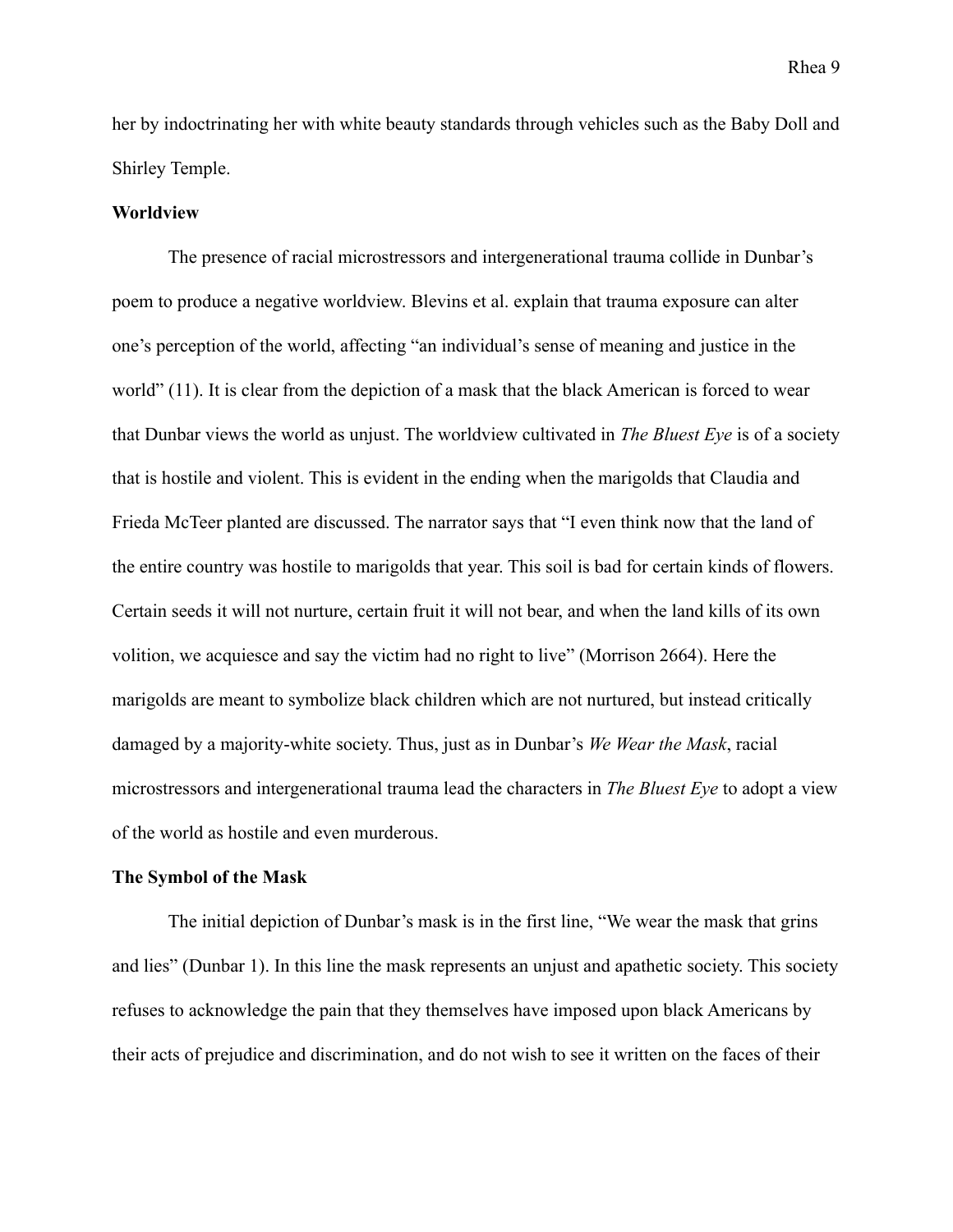victims. The symbol serves another purpose as well. The donning of this mask serves as another racial microstressor, furthering the cycle of cumulative trauma and societally-imposed repression that Dunbar presents in the poem. This forced repression also robs black Americans of the acknowledgement of their pain that would be integral to successful healing. That unresolved trauma is passed on through the process of intergenerational trauma, further supporting the malignant societal pattern that Dunbar draws attention to in this work.

The mask is explicitly mentioned two more times in the poem in lines 8-9, "Nay, let them only see us, while / We wear the mask" (Dunbar 8-9), and in the final two lines, "But let the world dream otherwise / We wear the mask" (Dunbar 14-15). These repetitions of the symbol of the mask, spread throughout the poem, serve to underscore the apathy of the majority society. White society, while the perpetrators of this social violence against black Americans, do not wish to be made to feel guilty for their actions and instead force their victims to maintain the mask in their presence. The mask then crystallizes into a symbol of both racial trauma and its societally-imposed repression. It conceals damage wrought by racial microstressors and forces black Americans to hide this damage, robbing them of the necessary conditions for successful healing and contributing to the intergenerational transmission of racial trauma. The mandate to conceal this trauma then acts as another racial microstressor, perpetuating the cycle that Dunbar illustrates in the poem.

The language used to describe the ugliness of the characters in *The Bluest Eye*, especially the Breedloves, is similar to that used by Dunbar to evoke his symbol of the mask. When the Breedloves are introduced, the narrator says that "Mrs. Breedlove, Sammy Breedlove, and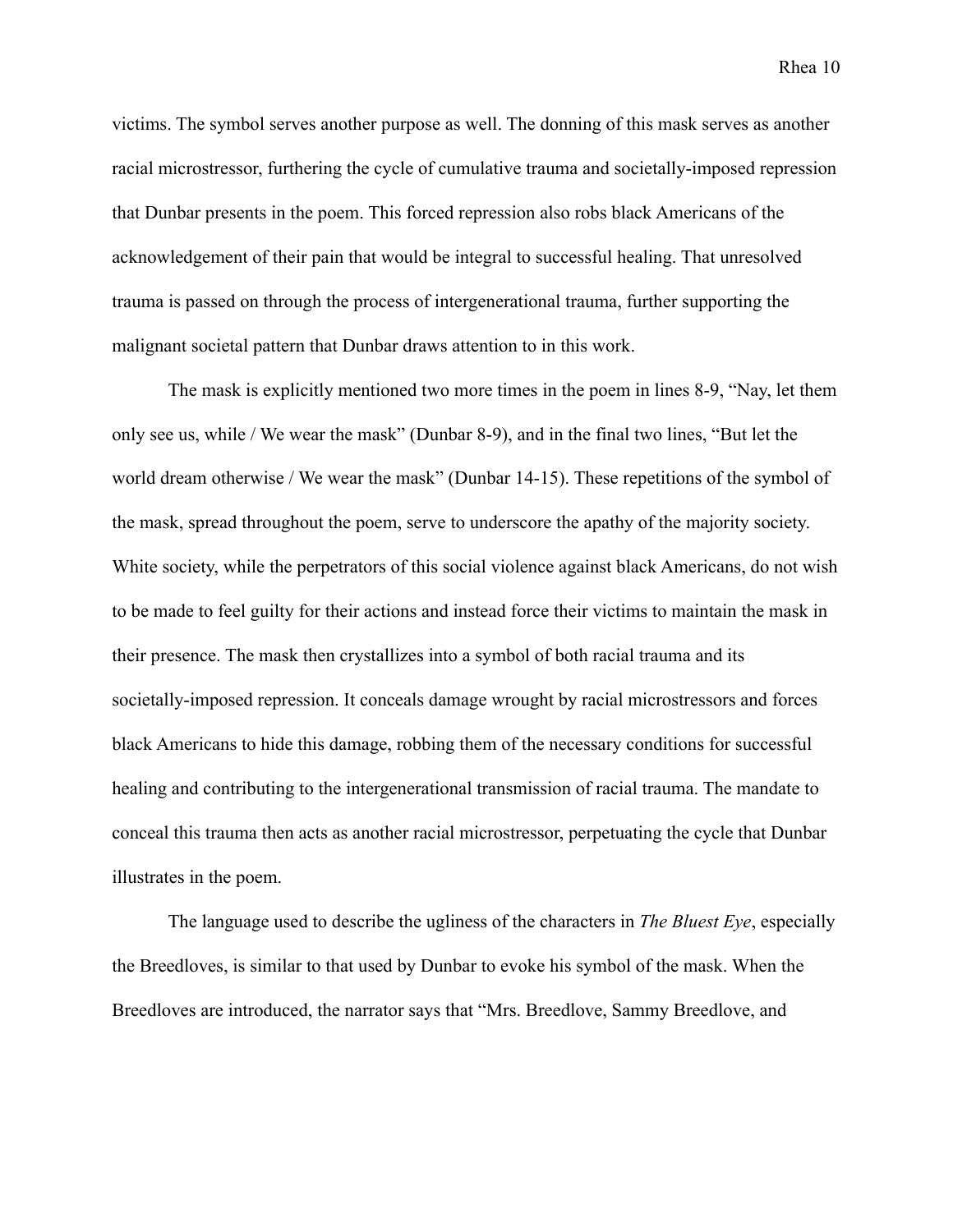Pecola Breedlove wore their ugliness, put it on, so to speak, although it did not belong to them" (522). This description clearly evokes the image of a mask.

The result of the mask, Pecola's mask in particular, is more than the socially charged repression in *We Wear the Mask*. Pecola's mask of ugliness leads others to say that they "cleaned ourselves on her" (Morrison 2652). The narrator goes on to say that "We were so beautiful when we stood astride her ugliness. Her simplicity decorated us, her guilty sanctified us, her pain made us glow with health, her awkwardness made us think he had a sense of humor" (Morrison 2652). Pecola's mask leads her not only to repress the pain that it inflicts upon her, but to be a scapegoat for others and to feel as though she deserves it. Claudia supports this when she says, "And she let us, and thereby deserved our contempt" (Morrison 2652).

#### **Resilience**

Despite the high degree of racial trauma represented in Dunbar's poem, opportunities for resilience still exist. The primary avenue for resilience evidenced in the poem is the presence of a community or family for support. While Dunbar's choice of plural pronouns such as 'we' and 'our' acknowledges the systemic nature of his struggle, it also hints at the presence of a community that Dunbar could lean on for support. Lee et al. note that "Since racism is a socially constructed ideology and practice, the use of groups in constructing counter-racism narratives can be especially powerful for strengthening ethnic identity and curtailing the intergenerational transmission of internalized racism" (10). Therefore, whatever group Dunbar may have access to could be a protective factor for him against the racial microstressors and intergenerational trauma depicted in the poem. Dunbar could also recipricially support the other members of this community that are subjected to the same stressors.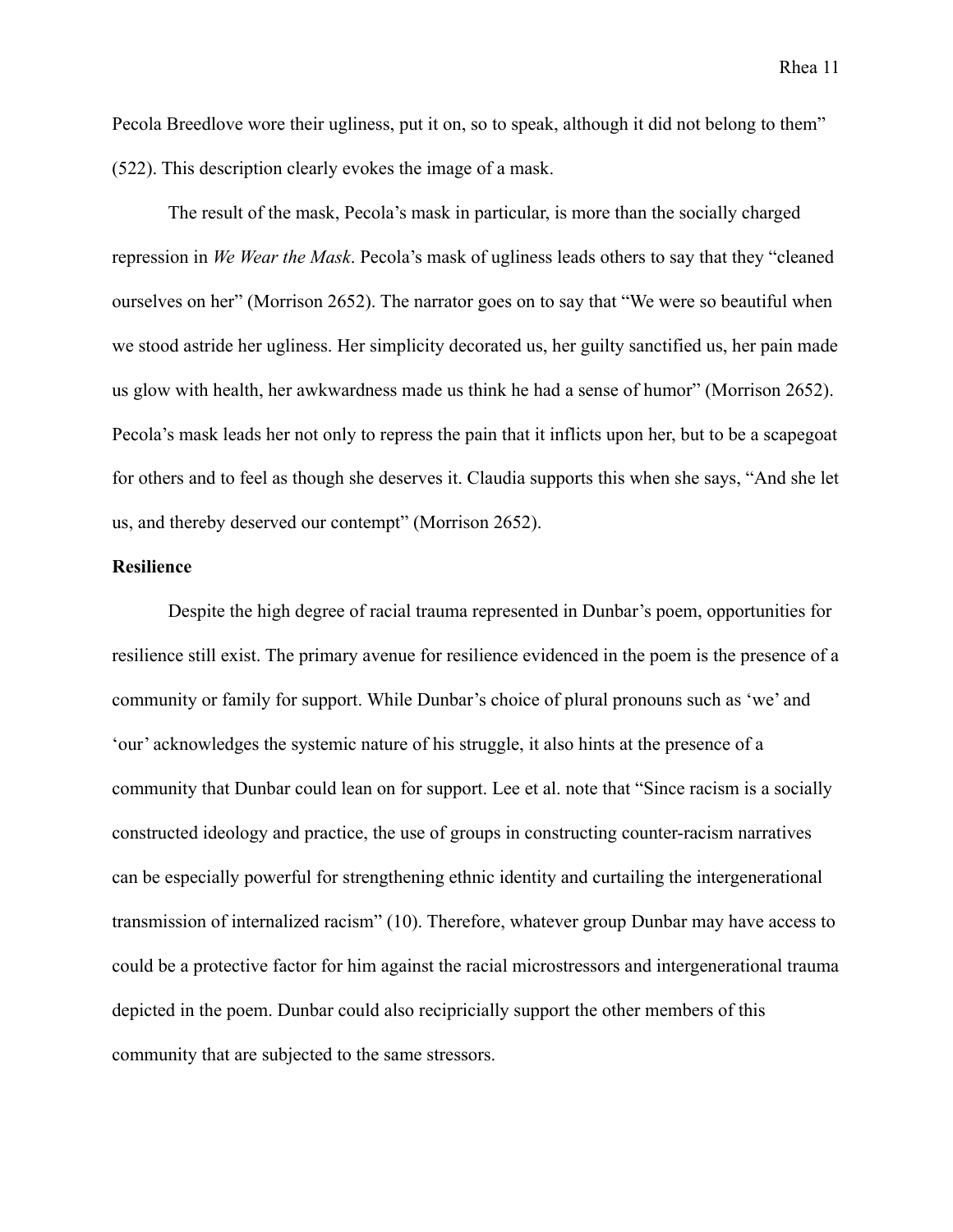Opportunities for resilience also exist in *The Bluest Eye.* While parent-child relationships are strained in the narrative, Claudia and Frieda McTeer have a secure attachment in their sibling relationship. Foroughe and Muller mentions that "a secure sibling relationship may mitigate the negative impact of parental abuse, neglect, and conflict" (547).

Although there is a dearth of research addressing the protective factors of sibling relationships against racial trauma, it may be inferred that if sibling attachments mitigate damage from parental abuse and neglect that they may also be beneficial in the case of racial trauma. Foroughe and Muller also note that the sibling relationship can allow "children to disclose and address traumatic past experiences with the support of their sibling" (547). This more generalized conclusion further supports the inference that the secure sibling relationship between Claudia and Frieda McTeer would confer some protection against the damaging effects of racial microstressors and intergenerational trauma.

#### **Concluding Remarks**

Paul Laurence Dunbar's poem *We Wear the Mask* evokes the image of a mask to represent a cycle of racial microstressors, intergenerational trauma, and societally-imposed repression. This cycle can also be applied to Toni Morrison's novel *The Bluest Eye*. In the novel racial microstressors take the form of either negative interpersonal interactions or media messages. An example of a negative interpersonal interaction in the novel is Pecola Breedlove's interaction with Mr. Yacobowski at the store when she is attempting to purchase candy. An example of a media-related racial microstressor is when Pecola receives the candy and is presented with an image of a pretty white girl, substantiating her perception of herself as ugly.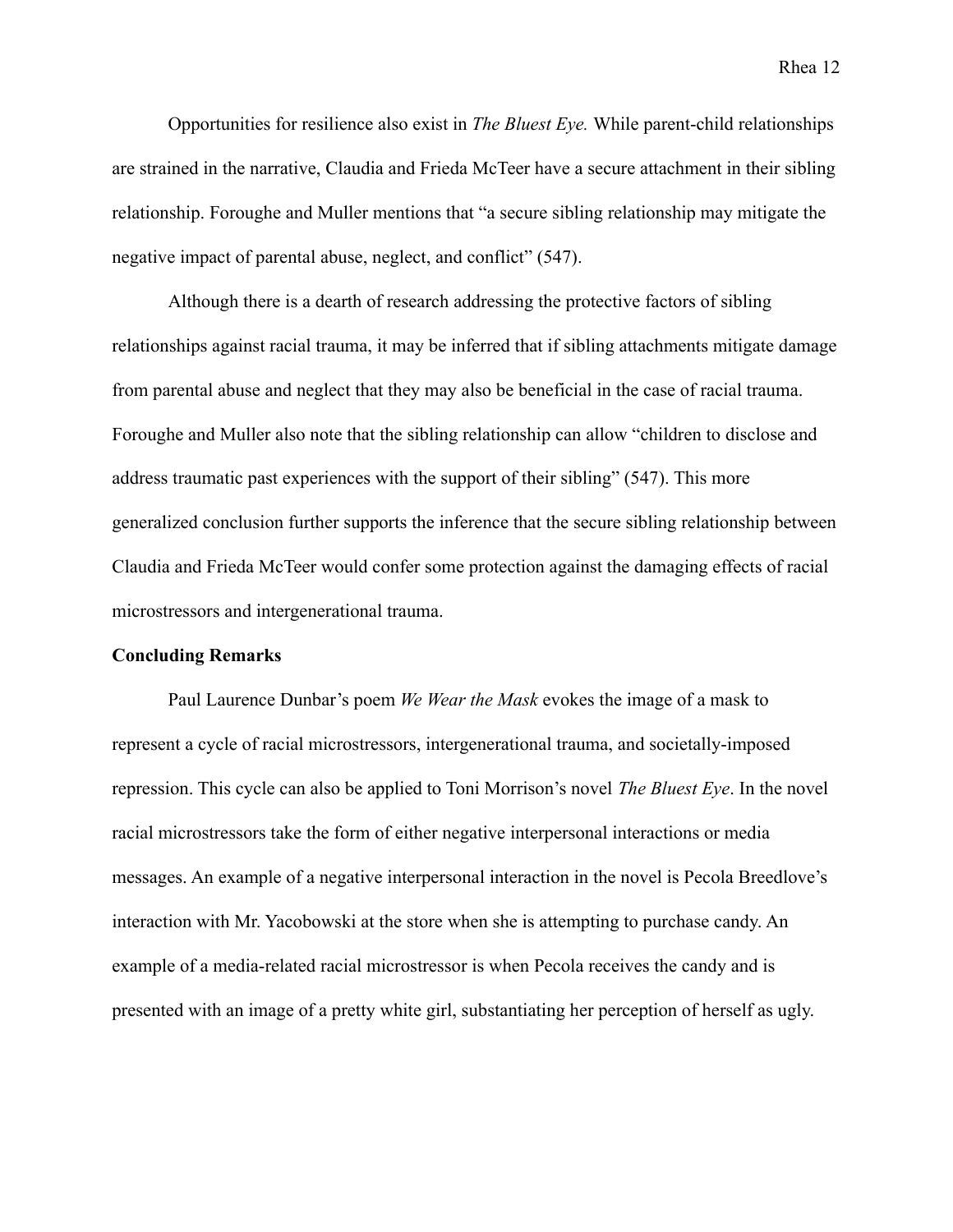Intergenerational trauma is found in the novel primarily through the passing of internalized white beauty standards from parent to child. This process is depicted by the gifting of a white Baby Doll, a symbol of white beauty standards, to Claudia McTeer. Another example of this process of intergenerational transmission of trauma is how after being indoctrinated with white beauty standards by the movies, Pauline Breedlove deems her child Pecola ugly as soon as she is born.

The symbol of the mask appears in the novel as well as the poem, however the implications are different. In the poem the mask symbolizes societally-imposed repression. However, in the novel the mask, Pecola's mask especially, represents not only societally-imposed repression, but also the role of a scapegoat and the feeling that she deserves the pain heaped onto her, both by the majority-white culture and by others in her own community.

Despite the exceptional level of racial trauma evident in the poem and novel, opportunities for resilience still exist. In the poem, Dunbar's use of plural pronouns reflects access to community, which could be a mitigating factor against racial trauma. In the novel, Claudia and Frieda McTeer's secure sibling relationship could also provide them with some protection against racial trauma. Despite an overwhelming prevalence of trauma in both works, connection and attachment provide hope for resilience.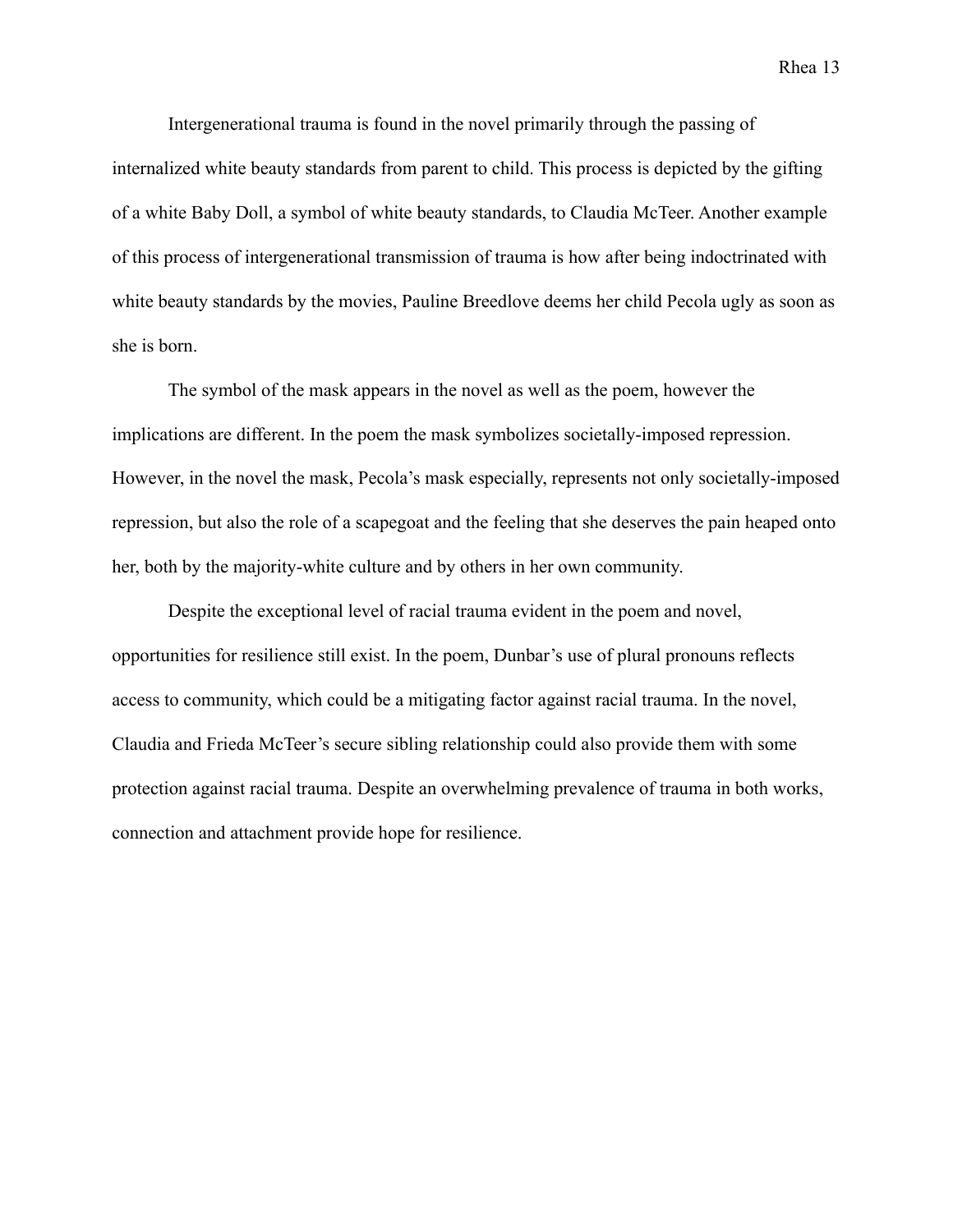#### Works Cited

- Blevins, Claire E., et al. "Do Negative Changes in Worldview Mediate Links Between Mass Trauma and Reckless Behavior? A Longitudinal Exploratory Study." *Community Mental Health Journal*, no. 52, 2016, pp. 10-17.
- Dunbar, Paul Laurence. "We Wear the Mask." *Literature: A Pocket Anthology* (6th Edition), edited by R. S. Gwynn, Penguin Academics Series, 2014, pp. 441-442.
- Foroughe, Mirisse F. and Robert T. Muller "Attachment-Based Intervention Strategies in Family Therapy with Survivors of Intra-Familial Trauma: A Case Study." *Journal of Family Violence*, no. 29, 2014, pp. 539-548.
- Lee, Bonnie, et al. "Breaking the silence of racism injuries: a community-driven study." *International Journal of Migration, Health, and Social Care*, vol. 14, no. 1, 2018, pp. 1-14.
- Miniotaite, Daina. "The Problem of Racialised Identity in Toni Morrison's Novel *The Bluest Eye*." *Language in Different Contexts*, vol. 6, no. 1, 2014, pp. 51-58.

Morrison, Toni. *The Bluest Eye*. Kindle ed., Vintage eBooks, 2007.

- Nadal, Kevin L., et al. "The Injurious Relationship Between Racial Microaggressions and Physical Health: Implications for Social Work." *Journal of Ethical & Cultural Diversity in Social Work,* vol. 26, no. 1-2, pp. 6-17.
- Knight, Zelda Gillian. "In the shadow of Apartheid: intergenerational transmission of Black parental trauma as it emerges in the analytical space of inter-racial subjectives." *Research in Psychotherapy: Psychopathology, Process and Outcome*, vol. 22, 2019, pp. 128-137.